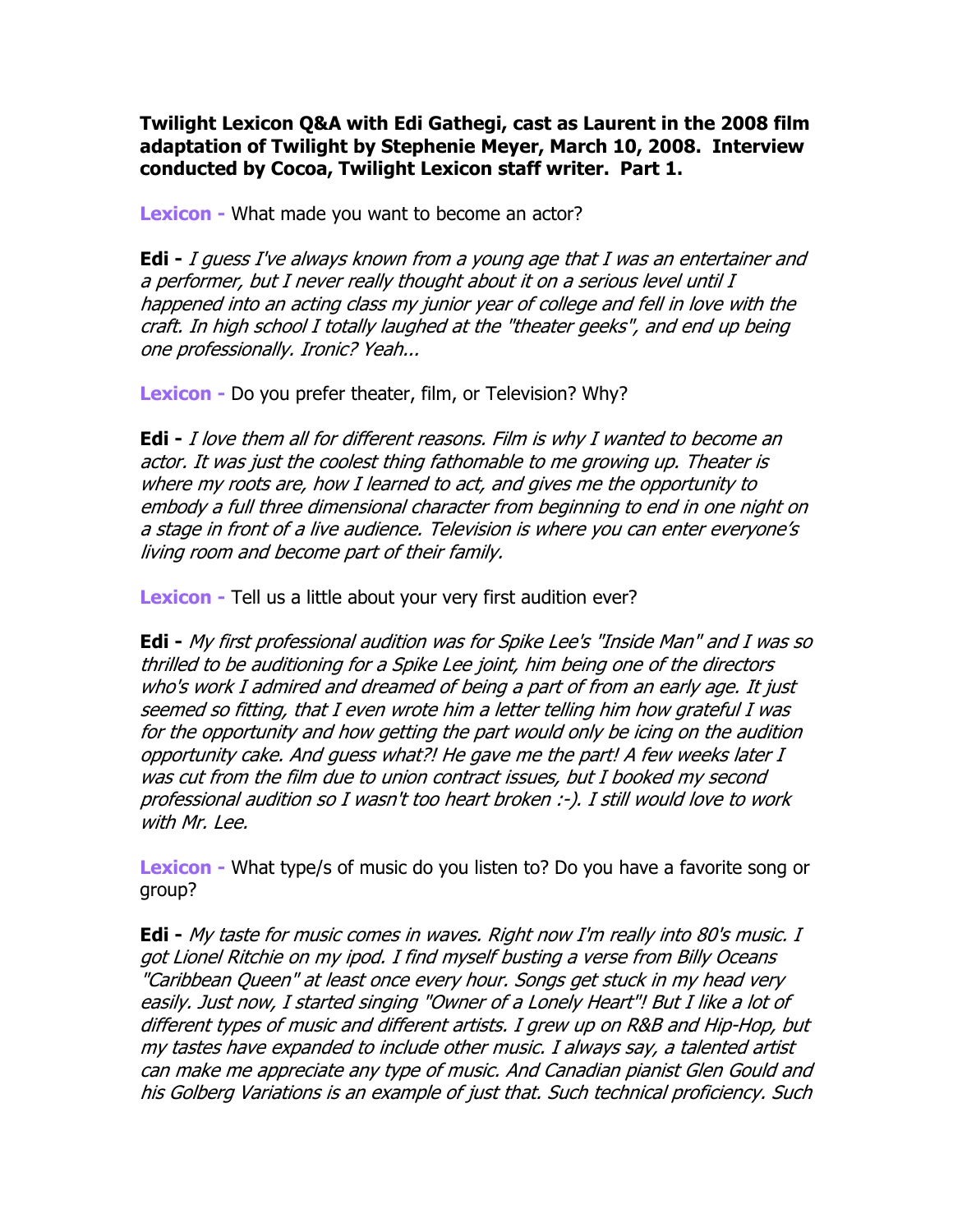beauty in his notes that makes you think and feel. If music makes me feel, it has served its purpose.

Lexicon - What is the funniest thing to ever happen to you on set?

**Edi** - I'm usually the one playing pranks on the cast. For this film, I have this valley girl character named Kelly and she is an obsessed fan of Jackson Rathbone's and I call his hotel room and profess my love. Yeah... just plain silliness.

**Lexicon** - What do you look for in a role?

Edi - Is the role challenging? Is it different than anything I've ever done? Is there humor in it? Will it be fun to play? Will it show another side of me? All of these things help serve my interest in the role. The infrequency of work in this business sometimes makes you sacrifice some of the things you need in a role in order to take the role on. In other words the goal is to be at a place in your career where you can turn down roles that don't excite you because you don't need the money. And as I continue to grow within this industry, I look for characters with gravity and accidental moments of humor.

**Lexicon** - What character have you portrayed in the past that was the furthest from your personality? What attracted you to that role?

**Edi** - I haven't played a character on film or television yet that IS close to my personality. I'm goofy. Class clown. But the furthest from who I am would be, on the one extreme; the cold blooded psychopathic drug lord Haitian pimp Cheese, and on the other spectrum; the super religious conservative brilliant single father doctor Jeffery Cole. But I'm also VERY far from a slightly French accented vampire :-)

Lexicon - What about the part of Laurent attracted you to the film?

Edi - One word. Vampire. My dirty little secret is that I have always wanted to play a vampire but I have never really been attracted to Vampire films. But the story of Twilight is more of a romance set in a world where vampires exist (many would argue that would be THIS world). Stephenie Meyer did a wonderful job defining this world and making it accessible and intriguing and the story is so truthful, kind, and compelling. I wanted to be a part of THIS vampire story.

Lexicon - Have you ever worked with any other members of the Twilight cast? And who are you most looking forward to working with?

Edi - Working with everyone on this particular film is a first. I was excited to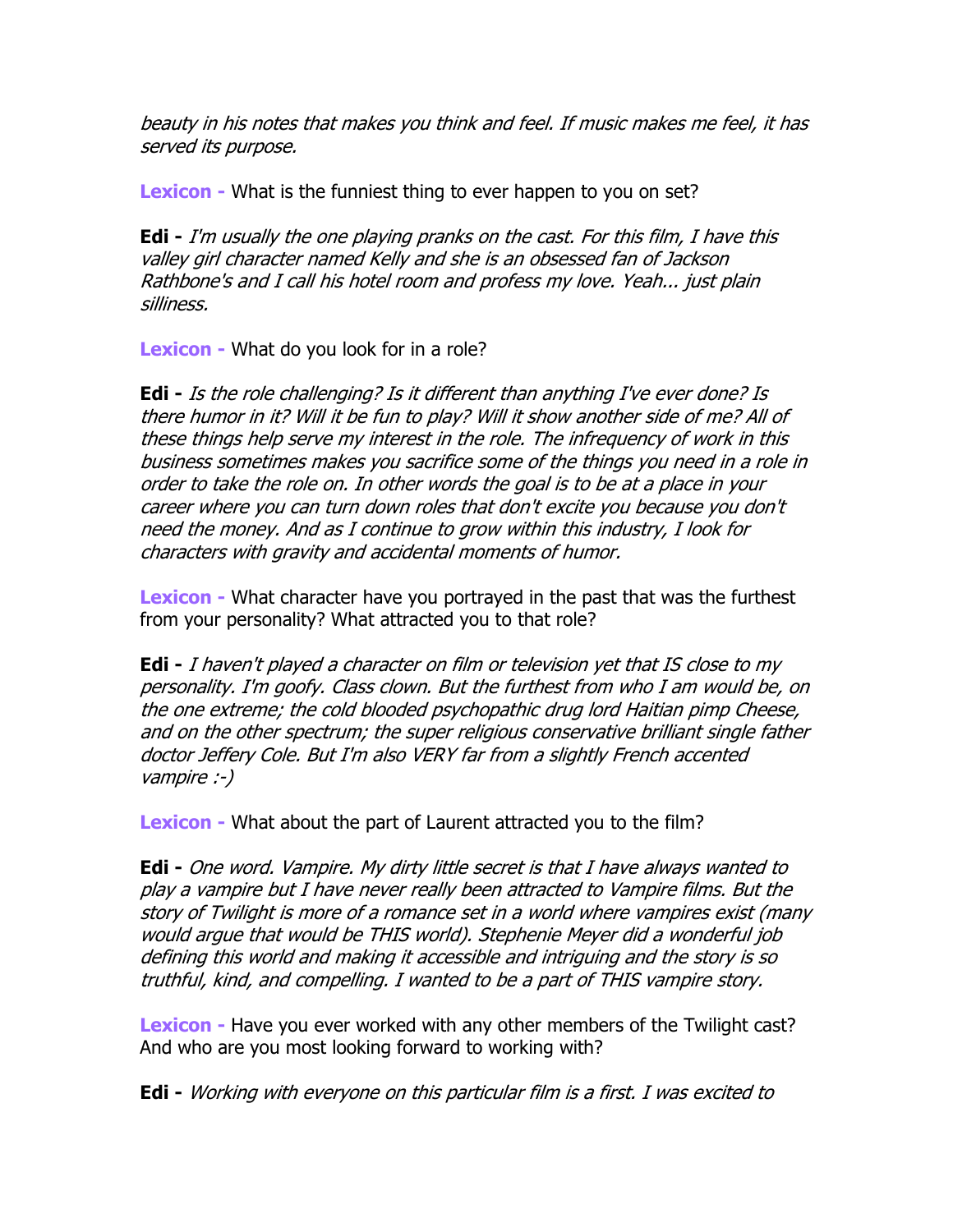meet everyone. I love working and first day of work is like the first day of school. Nerves and excitement. But it's always a blast. I love everyone. Facinelli and I hang pretty tight.

Lexicon - What part of the film are you most looking forward to filming?

**Edi** - Actually we just filmed the part of the film I was thrilled about filming last Friday. It's our (the nomadic vampires)entrance to the baseball field from the forest. I believe it's going to be pretty sick. We'll see, but I am told it came off kinda cool.

Lexicon - Have you read the book? If not, are you planning to? And if so, do you have a favorite part or character?

**Edi** - Yes, I've read the book. It was the first thing I did when I found out they wanted me to do the part. I love my role. It's combination of dangerous and gentle. A fun combo to play with. My favorite combo. But I also love bad bad, which is James. That role is gonna be fun for Cam to play and he's doing great. And of course the good, and that's Edward. But he's got a little fire in him as well as he should, he is after all, a preditorial animal. I love the part of the story when Bella comes to the mind-boggling impossible realization that Edward is a vampire. And she loves him. We are so rooting for her.

**Lexicon** - Tell us about the Twilight audition process?

Edi - Because I auditioned when no script was available, and I had no idea what Twilight was. I laughed at the sides (audition material) because there were lines like "...the humans..." and "...hunting range..." I was like... "What is this a vampire movie!?". So I went in the room and met Catherine. Half way through the audition I was having so much fun I said a silent prayer that the story be good because this director was so cool and I wanted to work with her. Then based on some of her direction to me in that room I asked Catherine if I was the first Laurent to audition (this was last November) and she said "Yes". I sighed and she asked "What's wrong?". I replied, "I wanted to be the last... elbow elbow wink wink". And she smiled, gave me the once over, and said, "You never know..." And the fact is, you never do know! Anything is possible. Here I am four months later. Absolutely thrilling.

Lexicon - This will be your first fantasy/horror movie. What drew you to this new genre?

Edi - This is my first fantasy. I think most people at some point or another have imagined themselves with super human powers. While "vampire" wasn't my immediate thought, (I was more along the idea of some sort of X-Man) I